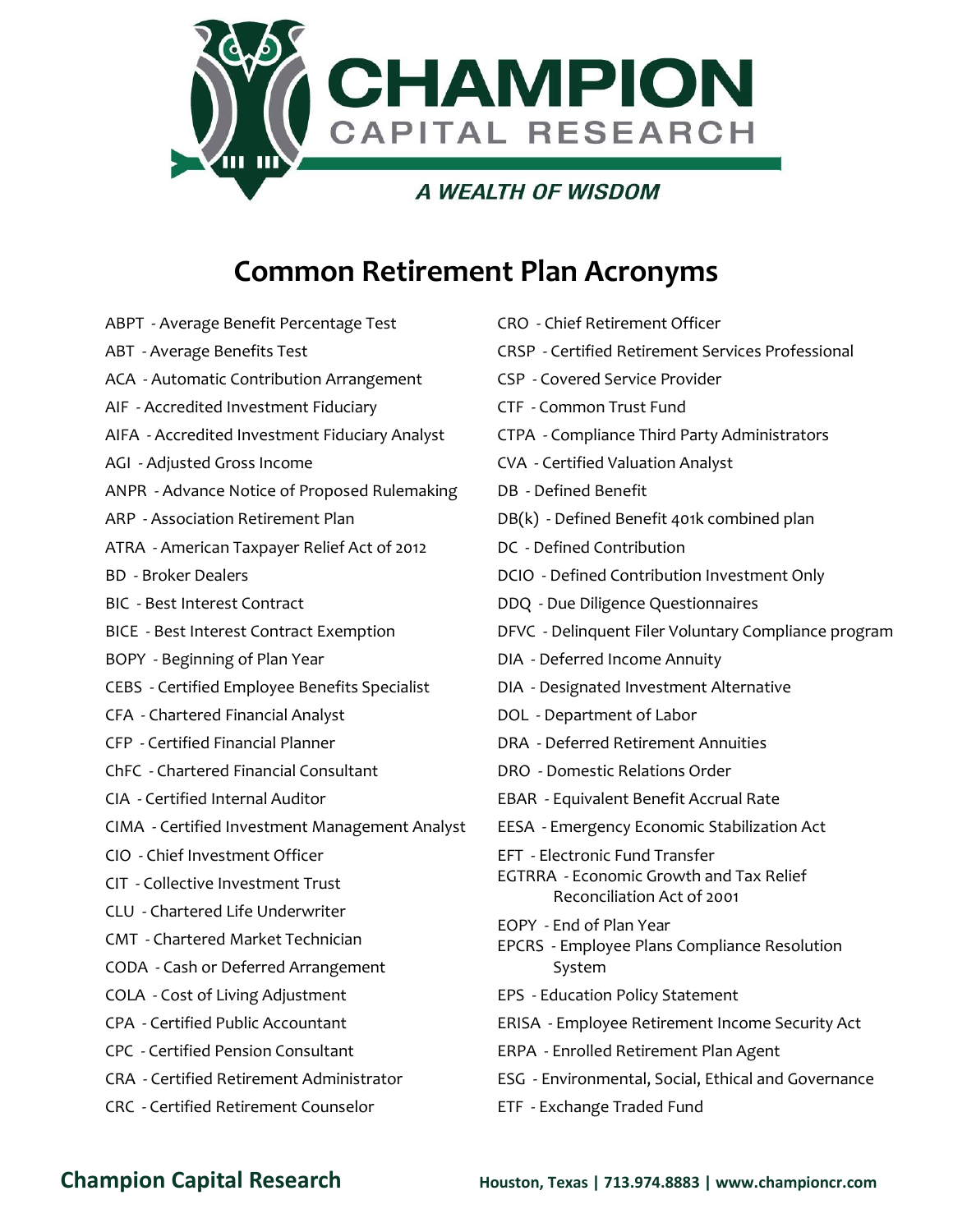

|  | ETI - Economically Targeted Investments |
|--|-----------------------------------------|
|--|-----------------------------------------|

- FDL Favorable Determination Letter
- FIA Fixed Indexed Annuity
- FICA Federal Insurance Contributions Act
- FINRA Financial Industry Regulatory Authority
- FIT Federal Income Tax
- FSA Fellow of the Society of Actuaries
- GIC Guaranteed Investment Contract
- GIF Guaranteed Investment Fund
- GLIO Guaranteed Lifetime Income Option
- GLWB Guaranteed Lifetime Withdrawal Benefit
- GMWB Guaranteed Minimum Withdrawal Benefits
- GUST Series of four tax laws that also made changes PTE Prohibited Transaction Exemption to how retirement plans operate.
- IA Investment Analyst
- IFC Investment Fiduciary Consulting
- IGVS Investment Grade Value Stocks
- IPS Investment Policy Statement
- IQPA Independent Qualified Public Accountant
- IRA Individual Retirement Account
- IRC Internal Revenue Code
- IRR In-Plan Roth Rollover
- IRS Internal Revenue Service
- IRT In-Plan Roth Transfer
- JEPPS Joint Expert Panel on Pension Standards
- LIMRA Life Insurance Marketing and Research Association
- LSD Lump-Sum Distribution
- LTPT Long-Term Part-Time
- LVP Low Volatility Pension Plan
- M&P Master and Prototype
- MCIM Market Cycle Investment Management
- MMF Money Market Fund
- MPRA Multiemployer Pension Reform Act
- NAPA National Association of Plan Advisors
- NDCT Nondiscriminatory Classification Test
- NRA Normal Retirement Age
- NUA Net Unrealized Appreciation
- OAR Outsourced Administrative Responsibilities
- OIAI Once-in-always-in
- OPEB Other Post-Employment Benefits
- ORP Optional Retirement Plan
- PBGC Pension Benefit Guaranty Corporation
- PDT Permissive Disaggregation Test
- PEO Professional Employer Organization
- PII Personally Identifiable Information
- PIN Personal Identification Number
- PLR Private Letter Ruling
- PPA Pension Protection Act of 2006
- - PY Plan Year
	- PYE Plan Year-End
	- QAB Quality Assurance Bulletin issued by the IRS
	- QACA Qualified Automatic Contribution Arrangement
	- QBAD Qualified Birth and Adoption Distribution
	- QDIA Qualified Default Investment Alternative
	- QDRO Qualified Domestic Relations Order
	- QJSA Qualified Joint And Survivor Annuity
	- QLAC Qualified Lifetime (or Longevity) Annuity Contract
	- QOSA Qualified Optional Survivor Annuity
	- QPA Qualified Pension Administrator
	- QPAM Qualified Professional Asset Manager
	- QPDA Qualified Plan Distributed Annuity
	- QPFC Qualified Plan Financial Consultant
	- QPLO Qualified Plan Loan Offset
	- QPSA Qualified Pre-retirement Survivor Annuity
	- QSAT Questionnaire Self-Audit Tool
	- QTA Qualified Termination Administrator
	- QTIP Qualified Terminable Interest Property
	- RAP Remedial Amendment Procedure
	- RBD Required Beginning Date
	- REIT Real Estate Investment Trust